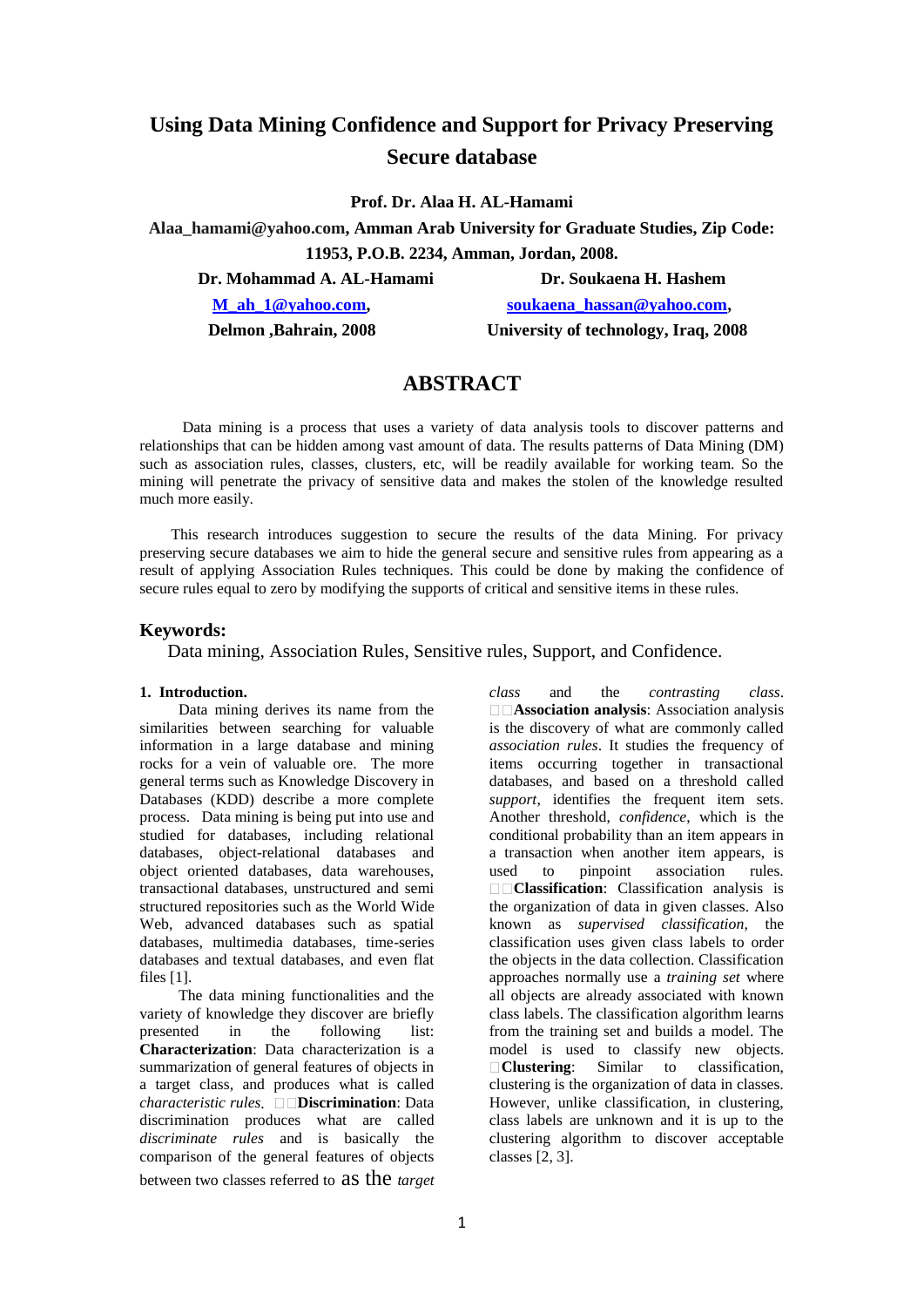#### **2. Association Rules Algorithm.**

The efficient discovery of such rules has been a major focus in the data mining research community. Many algorithms and approaches have been proposed to deal with the discovery of different types of association rules discovered from a variety of databases. However, typically, the databases relied upon are alphanumerical and often transactionbased. The problem of discovering association rules is to find relationships between the existence of an object (or characteristic) and the existence of other objects (or characteristics) in a large repetitive collection.

The problem is stated as follows, see table 1, Let  $I = \{i1, i2, \ldots \infty\}$  be a set of literals, called items. Let *D* be a set of transactions, where each transaction *T* is a set of items such that  $T \subset I$ . A unique identifier *TID* is given to each transaction. A transaction *T* is said to contain *X*, a set of items in *I*, if  $X \subset T$ . An *association rule* is an implication of the form " $X \Rightarrow Y$ ", where  $X \subseteq I$ ,  $Y \subseteq I$ , and  $X \cap Y = \emptyset$ . The rule  $X \implies Y$  has a *support s* in the transaction set *D* is *s*% of the transactions in *D*  contain  $X \cup Y$ . In other words, the support of the rule is the probability that *X* and *Y* hold together among all the possible presented cases. It is said that the rule  $X \Rightarrow Y$  holds in the transaction set *D* with *confidence c* if *c*% of transactions in *D* that contain *X* also contain *Y* . In other words, the confidence of the rule is the conditional probability that the consequent *Y* is true under the condition of the antecedent *X*. The problem of discovering all association **3. The Proposed Solution.**

 The main objective of the proposed system is preserving the privacy of data mining. There are many researches discuss this application, that by developing algorithms for modifying, encrypting and distributing the original data in the database to be mined. The privacy of data (original data in database that will be mined) and the privacy of knowledge (the association rules extracted from mined database) will be ensured even after the

Such a repetitive collection can be a set of transactions for example, also known as the market basket. Typically, association rules are found from sets of transactions, each transaction being a different assortment of items, like in a shopping store ({milk, bread, etc}). Association rules would give the probability that some items appear with others based on the processed transactions, for example milk  $\rightarrow$ bread [50%], meaning that there is a probability  $0.5$  that bread is bought when milk is bought. Essentially, the problem consists of finding items that frequently appear together, known as frequent or large item-sets. rules from a set of transactions *D* consists of generating the rules that have a *support* and *confidence* greater that given thresholds. These rules are called *strong rules [4]*.

| Table 1: A model of a simple transaction<br>database |                |  |  |  |  |  |
|------------------------------------------------------|----------------|--|--|--|--|--|
| <b>TID</b>                                           | <b>Items</b>   |  |  |  |  |  |
| 001                                                  | ACD            |  |  |  |  |  |
| 002                                                  | <b>BCE</b>     |  |  |  |  |  |
| 003                                                  | ABCE           |  |  |  |  |  |
| 004                                                  | B <sub>E</sub> |  |  |  |  |  |

mining process has taken place. The problem that arises when confidential information can be derived from released data by unauthorized users can be solved. As an example of database that has sensitive data, the Employers databases will be introduced as in Figure (1).

| <b>TID</b>     | Name  | Age | Address | Marriage state | No.of<br>child | Owns         | Politic<br>orientation | Income \$ | Account  |
|----------------|-------|-----|---------|----------------|----------------|--------------|------------------------|-----------|----------|
|                | Suzan | 30  | Baghdad | Marriage       | 3              | 3 house, car | has                    | 1000      | 4555     |
| $\overline{2}$ | Ahmad | 35  | Baghdad | Devisor        | 6              | House, car   | hasn't                 | 67        | 54432987 |
| $\cdot$        |       |     |         |                |                |              |                        |           |          |
| $\cdot$        |       |     |         |                |                |              |                        |           |          |

Figure 1: Employers database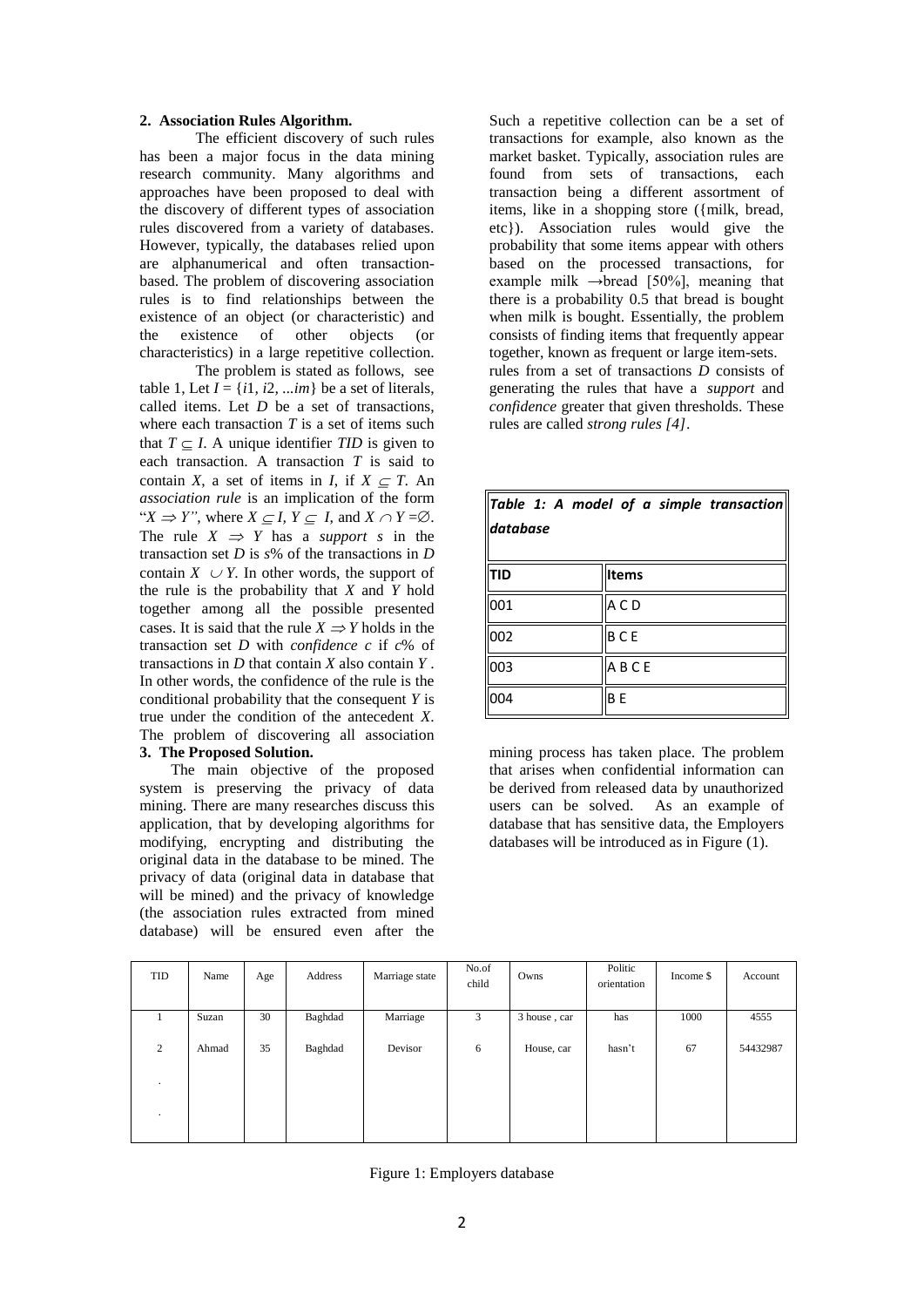After the encoding of the Employers database, it will be as follows:

- Both name and account will be cancelled in mining process and will be known by no. of TID.
- For ages more than 40 presented by A else A will not appear. For address Baghdad presented by B else B will not appear. Marriage presented by C else C will not appear. No. of child more than three presented by D else D will not appear. Owns more than car and one house presented by E else E not appear. Politic orientation if has presented by F else F not appear. Finally Income more 500\$ presented by G else G will not appear.

 The proposed solution is to hide sensitive rules by reducing the confidence of these rules. Suppose the following:

- The rule is  $A \rightarrow B$ .
- Confidence  $(A \rightarrow B)$  = support  $(AB)$  / support  $(A)$ .
- Decreasing confidence of the rule by increasing the support of A in transactions without supporting B. Decreasing the support of B in transactions that supporting both A and B.
- Then surly the new Confidence of the rule  $(A \rightarrow B)$  = zero.

#### **4. Implementation.**

 Now to implement the suggestion, Figure 2 will present the form which introduces the textbox to put it in the name of the notepad file which contains the data of encoded Employer's database. Then there is a command called mine which mines the data. If the last has been clicked then the apriori association rule algorithm will be executed. The resulted association's rules will be saved in notepad file and its name will be displayed in other form as in Figure 3. This figure has a command called display association rules. When you clicked on this command , the notepad file which save the rules will appear as in Figure 4.



Figure 2: Window for implementing association rule mining

| <b>Statistic file name of association rules</b> |                           |          |  |
|-------------------------------------------------|---------------------------|----------|--|
| the association rules file                      |                           | rule.txt |  |
|                                                 | display association rules |          |  |
|                                                 |                           |          |  |



| Rules file - Notepad |                           |                         |  |      |  |
|----------------------|---------------------------|-------------------------|--|------|--|
| File                 |                           | Edit Format View        |  | Help |  |
|                      | -––> G<br>--> C<br>---> D | ×С<br>- D<br>- F<br>> F |  |      |  |
|                      |                           |                         |  |      |  |

Figure 4: Window displays association rules

 Now the analysis stage will begin and from the analysis we will get some of much more sensitive rules which penetrate the privacy of the employers. As an example of these rules is:

 $F - \rightarrow E (100\%)$  $G - \rightarrow E$  (100%)  $ABFG - \rightarrow E$  (100%)

- This rules present that, the employer whose age more than 30, live in Baghdad, his income more than 500\$ and has political orientation surely with 100% confidence he has car and more than one house.
- These rules very sensitive since it predicts it is owns, since the state of income and political state are previously known.